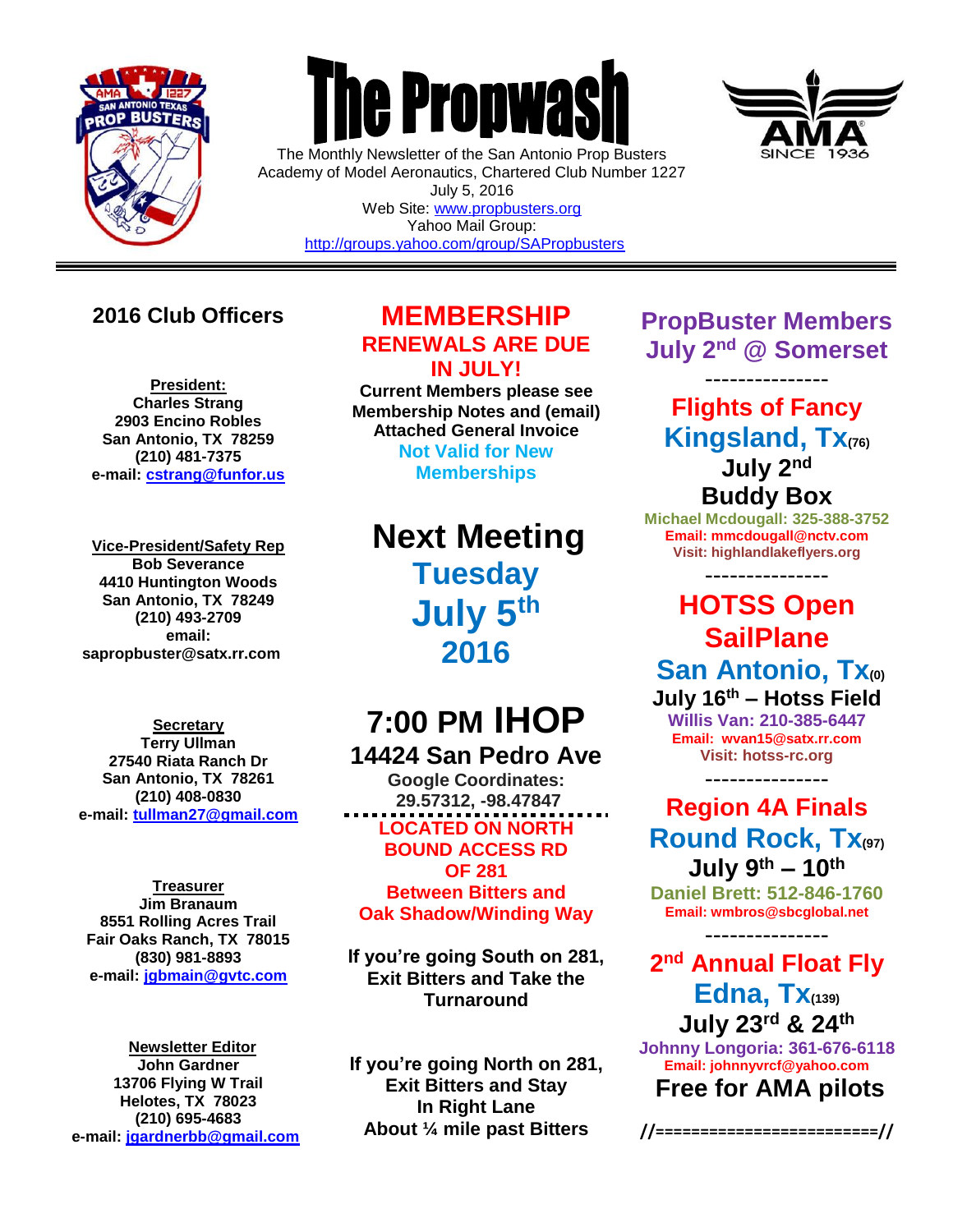**Date:** 6/7/2016, 7:12 PM The meeting of the Prop Busters meeting was called to order by VP **Bob Severance** at IHOP, 14424 San Pedro Ave, just north of Bitters on 281.

#### **Visitors**: None

The May meeting minutes were approved.

**President:** Charles was unavailable, so Bob presided over the meeting.

**VP/Safety Officer:** Bob reminded all to fly safe, stay hydrated, and watch out for crawling bugs and slithering snakes. A question was raised about the water available in the restroom, "Is it potable?" The answer is YES, it is piped in from the main public water supply.

**Secretary:** Terry no comment.

**Treasurer:** Jim reported the various expenses, income, and account balances for May and recapped the budget and balances. If you need details contact Jim.

**Membership:** Rick reported that **Mark Cheney** paid his dues after the last meeting and sought approval of his membership. Mark is in the Air Force, stationed at Lackland, and graduating in the medical field of anesthesiology. He has a three year old son that he would like to also introduce to the hobby. He has **Long John 40**, his AMA and FAA number, and he brought a few planes for model of the month. He is a self-taught RC pilot flying and crashing small foam board planes he has built from Flight Test. He is looking forward to buddy box time. His membership was formally approved by all those present.

**Rick** also reminded everyone that **Annual Renewal is upon us!**

**Newsletter:** Standing order for the newsletter is that free ads and articles of interest for the newsletter need to be submitted by members to **John Gardner** by the 17th.

#### **Web Editor**

**Robert Jarzombek** has updated the website to include changes to Flying Rules and Regulations approved during this meeting. Robert also posts our upcoming events.

#### **Early Bird Raffle: None**

#### **Old Business:**

**San Geronimo:** Someone asked about the status of San Geronimo, recalling a mention of another group meeting there concerning aviation and models. Bob explained that some individuals connected to San Geronimo residents or to those with planes stored at the field may fly RC aircraft without being a member of Prop Busters. They may or may not have AMA, but we are not liable since they are operating independent of our club and potentially independent of AMA.

**May Fly In:** Bob commented that the May fly-in attendance was dismal. There were only 12 paid pilots and attendees. The poor attendance was largely due to poor weather. Regardless, the food and camaraderie was good, and we cleared our expenses and have some items left for our next gathering. Thanks to all that helped put the event together. There was flying, so were there crashes?

#### **Annual Dues**:

#### **Dues are to be paid in July.**

Those who have not paid by the "break" at the August meeting will be voted out, and will be required to pay the initiation fee in addition to the dues to rejoin.

#### **New Business:**

**Fourth of July Fun-fly:** The question of having a gathering for the Fourth of July was discussed. The fourth is on a Monday, so it was decided that scheduling the gathering for **SATURDAY, JULY 2**, would be preferable to avoid potential conflict with family gatherings on July Fourth.After little discussion, an expenditure of \$50 was approved for food and refreshments to supplement what we already have stored.

**The Road:** The wet weather and the May event tested the road to the field. The crushed concrete seemed to work reasonably well, but the area approaching the field gate needs help. After some discussion, a budget up to \$550 was approved to add crushed concrete to the remainder of the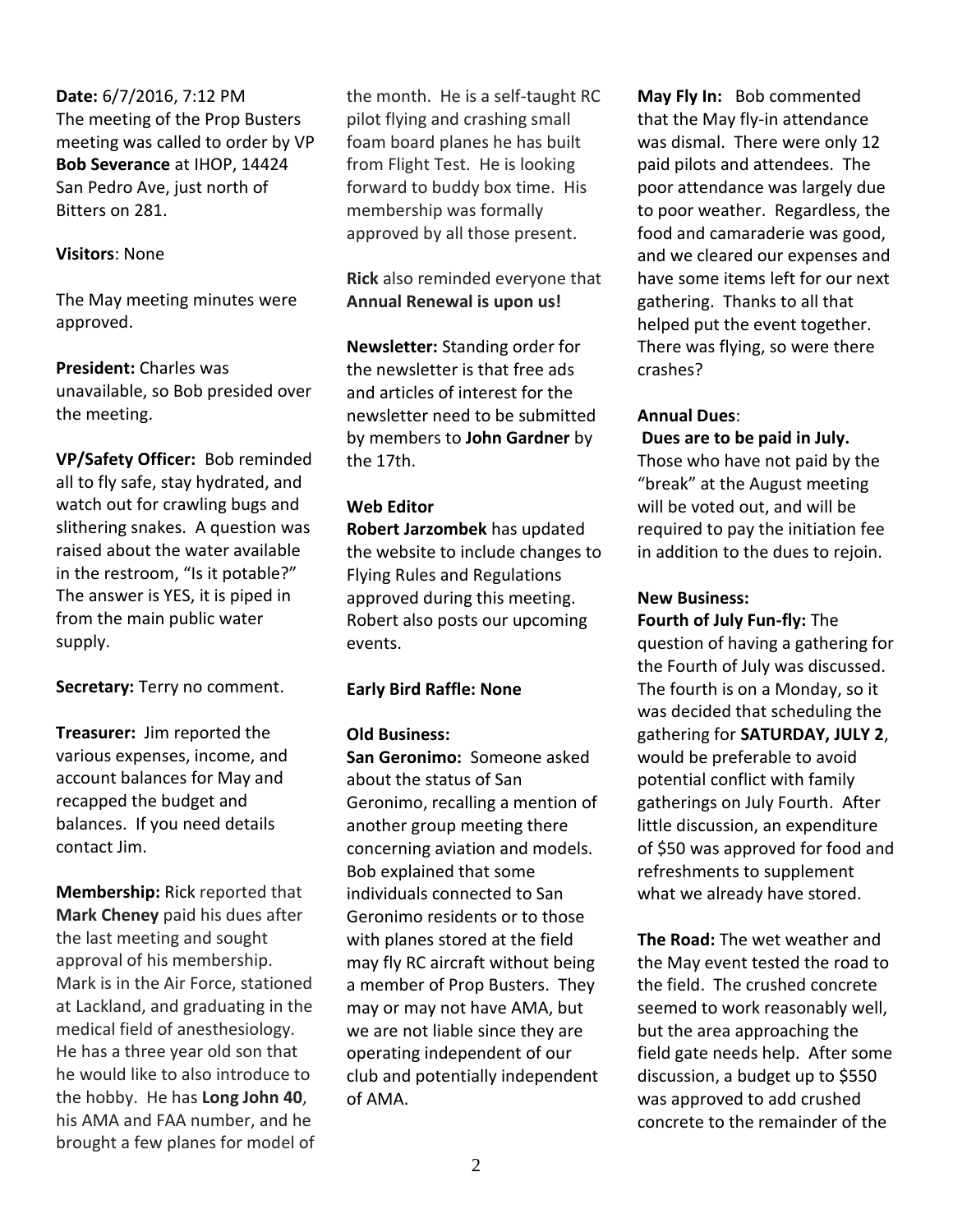road outside the field gate when the opportunity comes up with the supplier that previously provided and spread the crushed concrete.

#### **MODEL OF THE MONTH**:

**George Wilson** explained his love for resurrecting a vintage aircraft; the one he had was designed in 1975, and happened to be one that Jim Branaum gave up on after a crash some years ago. George described how he has restored the plane, making some improvements while redoing the top and the bottom of the fuse, detailing construction and adding some replacement parts.

**Mark Cheney** brought two planes. For the interest of his son, he scratch built a model of DUSTY, the cartoon character from the Disney movie "Planes". He built the small electric using a cardboard like product, painted it and added a removable face/canopy. He hopes to fly it soon. He explained that his son had eyed some larger planes, so Mark decided to go bigger with the purchase of a Twin Star ARF. Normally fitted with 40 size engine, Mark converted it to electric using some information he found on the web. The motors are mounted in place of the engines, and the batteries are stored under each nacelle. He looks forward to developing his skills to a level to fly it.



**Mark with Twin Star electric conversion**

**Ray Murry** showed his progress on converting a "Ridge Rat" slope soaring model to a glow powered airplane. He shortened the fuse and added a glow .15 engine. Balancing the plane will be his next challenge. The plane will be hand launched and skid landed. It's a work in progress.



**Ray with his Ridge Rat slope soarer conversion to glow**



**Mark Cheney won Model of the Month for his rendition of DUSTY.**

#### **CRASH DUMMY: Nobody fessed up!**

**The Raffle: Ray Murry**- Kicker **Robert Jarzombek**- Switch, control rods, glue **Mark Cheney-** Epoxy, foam **Dave Gell**- MonoKote, CA, CA **Jim Branaum**- CA **Terry Ullman**-Shrink tubing

Adjourned 8:35 PM Submitted by Secretary: Terry Ullman

 **NO NEED TO CLOSE THE HIGHWAY GATE unless you are the last to leave! Run the lock through Only the End Most links of the chain.**

**If you need to get to the fly over area, do not climb over the electric fence as that puts strain on the wire. USE THE HOT GATE IN THE MIDDLE OF THE FENCE.**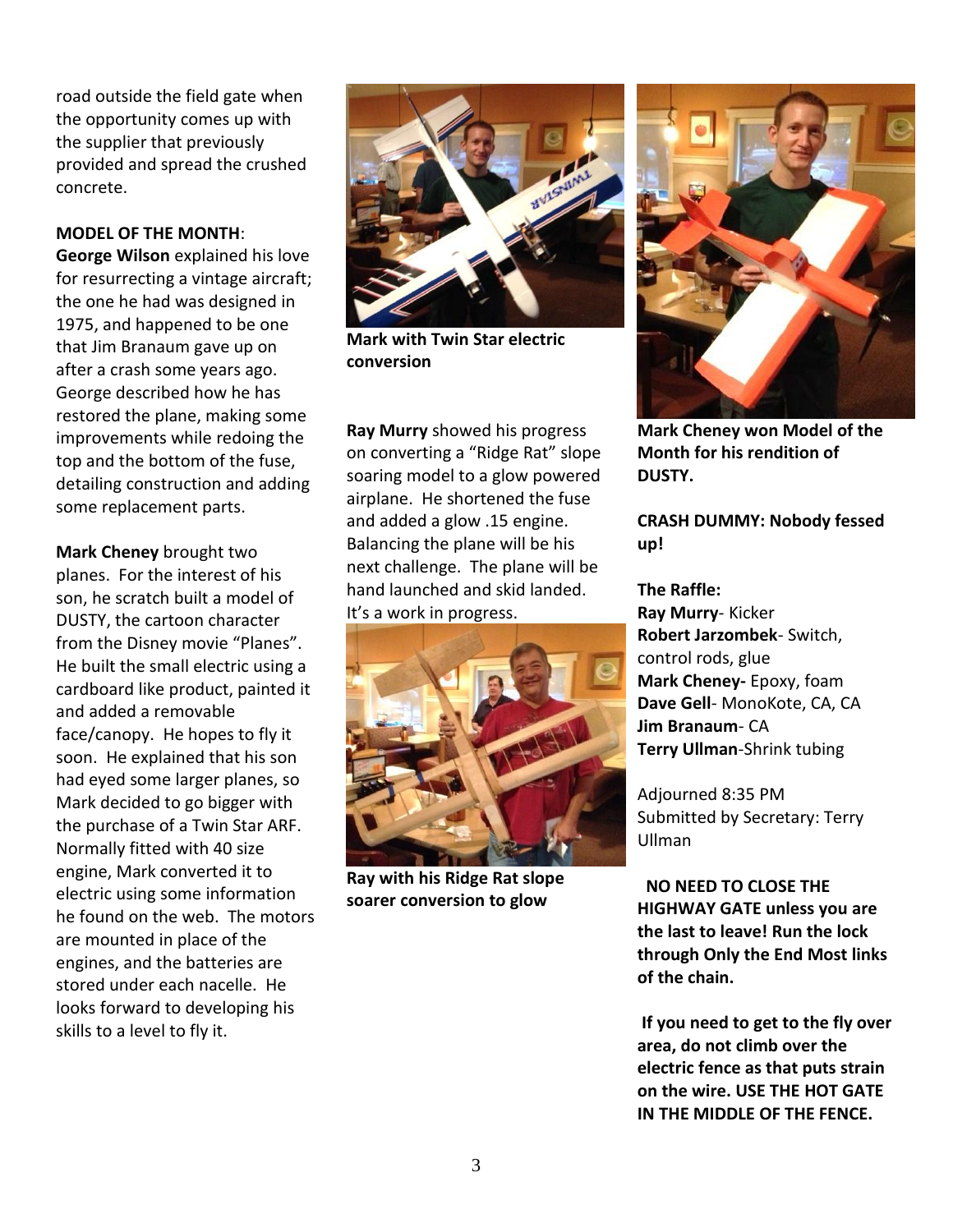**Grasp only the plastic handle on the Top wire, unhook that line and hang it on the hook of the corresponding T post to the right. Do the same for the Middle and Bottom wires. Reverse to close the HOT GATE. Be careful not to get shocked! If in doubt, get HELP**



#### **Membership Notes**

By Richard Storm (210) 680-5653

E-Mail: rstorm@satx.rr.com *Need a membership list? e-mail me and I'll send you a fresh one.*

NEED AN INSTRUCTOR? Call Me,

Membership renewal is rapidly approaching. July is renewal month.

We officially welcomed Mark Cheney to Propbusters at the June meeting. Though he may be a relative novice, he had some interesting aircraft to present. One of them was a cartoon scratch build from the CARS movie. See the minutes for more info.

#### MEMBERSHIP RENEWAL IS DUE IN JULY!

As of this writing only 16 members have renewed. To save on the crush at the meeting I would prefer dues be mailed in according to the instructions on the attached renewal sheet. I will certainly accept dues during the July meeting, but mailing in saves on hassle at the meeting.

Remember, membership will lapse if not paid by the end of the July Meeting. Late payments will be accepted until after Break at the August meeting. After that, the

club bylaws call for payment of initiation fee to rejoin as a new member.

Please see the renewal sheet included with member copies of this newsletter for full information.

The following SAPB members have birthdays in July.

|                       | Day of Birth Member Name |
|-----------------------|--------------------------|
| $\mathcal{D}_{\cdot}$ | Douglas M. Knox          |
| 16                    | Toribio H. Carreon       |
| 25                    | Raymond E. Murry Jr      |
| 30                    | George R. Wilson III     |

#### See you at the field!

**Special Thanks To HobbyTown USA For Supporting the Raffle HobbyTown USA 2501 NW Loop 410 San Antonio, TX 78230 (210) 348-8697 Fax: (210) 829-8707 [www.hobbytownsatx.com](http://www.hobbytownsatx.com/) E-mail: [sanhobbie@aol.com](mailto:sanhobbie@aol.com)**

#### 4<sup>th</sup> of JULY CELEBRATION

Saturday 2<sup>nd</sup> of July Somerset Field Come fly with other members &

Enjoy Free Hot dogs & burgers & drinks.

This event is for club members and family only Starts around 9 am--get there when you can Ends when everyone is gone Want to bring something to share with others? (like cookies, chip & dips, cakes, or pies) feel free to do so--but not required

**Radio Control Headquarters 14910 Nacogdoches #110 San Antonio, TX 78247 (210) 651-0435 Fax: (210) 650-3568 [info@rchqonline.com](mailto:info@rchqonline.com)**

**Call Us for All Your Copier, Printer & FAX Needs Prop Buster Members Receive a 5% Discount on All Supplies**

#### **AMERICOPY, Inc.**

6075 De Zavala Rd #J San Antonio, TX 78724 **(210) 381-3568 Fax: (210) 829-5554**

Digital Copier/Printers Print/FAX/Copy/Scan High Speed Laser Printers Laser Printer Toner Cartridges Fax Toner & Supplies Maintenance Contracts Nation Wide Delivery

#### **Royal Copystar**

Steve Curtis – Owner

**Al's Hobbies 7121 Highway 90 West Suite 150 San Antonio, TX 78227 Voice: (210) 645-1050 Fax: (210) 645-6450 alshobbies@usa.com**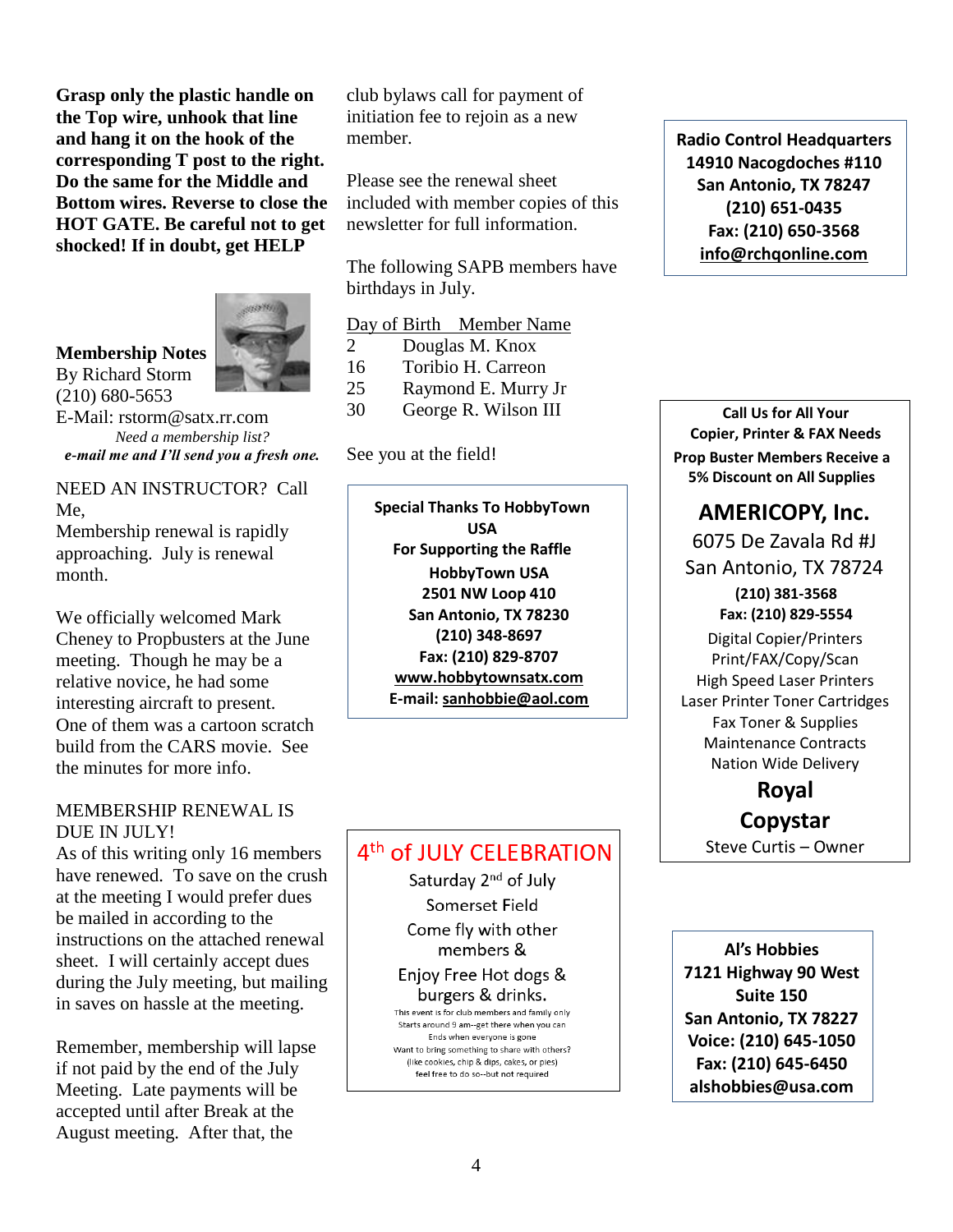# **San Antonio Prop Busters (AMA Charter #1227) Annual Membership Renewal**

(Not Valid for Initial Membership application)

Dues are payable at or before the July general membership meeting. Payments may be made by MAIL at any time or IN-PERSON at the JUNE or JULY regular meetings.

#### PAYMENT MAILING ADDRESS

#### **DUES TABLE**

**SAPB** C/O Richard Storm 8719 Thatch Dr San Antonio, Texas 78240-3713  ${Phone: (210) 680-5653}$ {email: rstorm@satx.rr.com}

OPEN/Affiliate ................. \$48 NOTE: Current Youth members who turn 19 by 1 July must pay the Open/Affiliate dues. Newsletter ONLY ............ \$6.00 **NO CHARGE** Family

#### **Membership Category definitions:**

OPEN/Affiliate: Adult (voting) members age 19 years or older on 1 July with current AMA. *Note:* Affiliate is a Non-Flying (voting) membership for members who's AMA membership is not current. Updating AMA membership returns member to OPEN/Flying status.

Youth: Voting Members under the age of 19 on 1 July with current AMA.

Family: No COST Membership for Spouse of OPEN/Affiliate member or child in household under 19 on 1 July W/AMA. This is a non-voting membership with flying privileges.

| Name:                                                       |                                                                                                                                                                                |  |                                                                                                                                                                                                                                    | AMA Number:<br><u> 1980 - Johann John Stone, mars and de British and de British and de British and de British and de British an</u> |                           |  |  |  |
|-------------------------------------------------------------|--------------------------------------------------------------------------------------------------------------------------------------------------------------------------------|--|------------------------------------------------------------------------------------------------------------------------------------------------------------------------------------------------------------------------------------|-------------------------------------------------------------------------------------------------------------------------------------|---------------------------|--|--|--|
| Complete the following ONLY IF info is new since last year. |                                                                                                                                                                                |  |                                                                                                                                                                                                                                    |                                                                                                                                     |                           |  |  |  |
|                                                             | Address:                                                                                                                                                                       |  |                                                                                                                                                                                                                                    |                                                                                                                                     |                           |  |  |  |
|                                                             |                                                                                                                                                                                |  |                                                                                                                                                                                                                                    | City, St. Zip:                                                                                                                      |                           |  |  |  |
|                                                             |                                                                                                                                                                                |  |                                                                                                                                                                                                                                    |                                                                                                                                     |                           |  |  |  |
|                                                             |                                                                                                                                                                                |  |                                                                                                                                                                                                                                    | Phone Numbers: Home <b>Numbers</b> and the Mork:                                                                                    |                           |  |  |  |
|                                                             |                                                                                                                                                                                |  | Cell <b>Cell Contract of the Contract of the Contract of the Contract of the Contract of the Contract of the Contract of the Contract of the Contract of the Contract of the Contract of the Contract of the Contract of the C</b> |                                                                                                                                     |                           |  |  |  |
|                                                             | We only provide your contact information directly to other members via e-mail or through the Membership list.<br>Check those items you DO NOT wish shared with the membership. |  |                                                                                                                                                                                                                                    |                                                                                                                                     |                           |  |  |  |
|                                                             |                                                                                                                                                                                |  | E-Mail $\Box$ Home Phone $\Box$ Work Phone $\Box$ CELL Phone $\Box$                                                                                                                                                                |                                                                                                                                     |                           |  |  |  |
| <b>PREFERRED</b> Newsletter receipt method:                 |                                                                                                                                                                                |  |                                                                                                                                                                                                                                    |                                                                                                                                     |                           |  |  |  |
|                                                             |                                                                                                                                                                                |  | Please circle: SnailMail (USPS)                                                                                                                                                                                                    |                                                                                                                                     | $E$ -Mail (it's in color) |  |  |  |

PLEASE return this completed renewal with check payable to San Antonio Prop Busters (or with cash at meeting).

According to the Bylaws of the San Antonio Prop Busters: Members remaining unpaid after the July meeting will be considered delinquent. Flying privileges will be suspended for the remainder of July until dues are received. A NO-FLY list will be posted on or about 15 July. Final makeup payment may be made at the August Meeting. Members with unpaid dues after the August Meeting will be voted out. Former members wishing to renew after the August meeting will be required to pay *initiation* fees again.